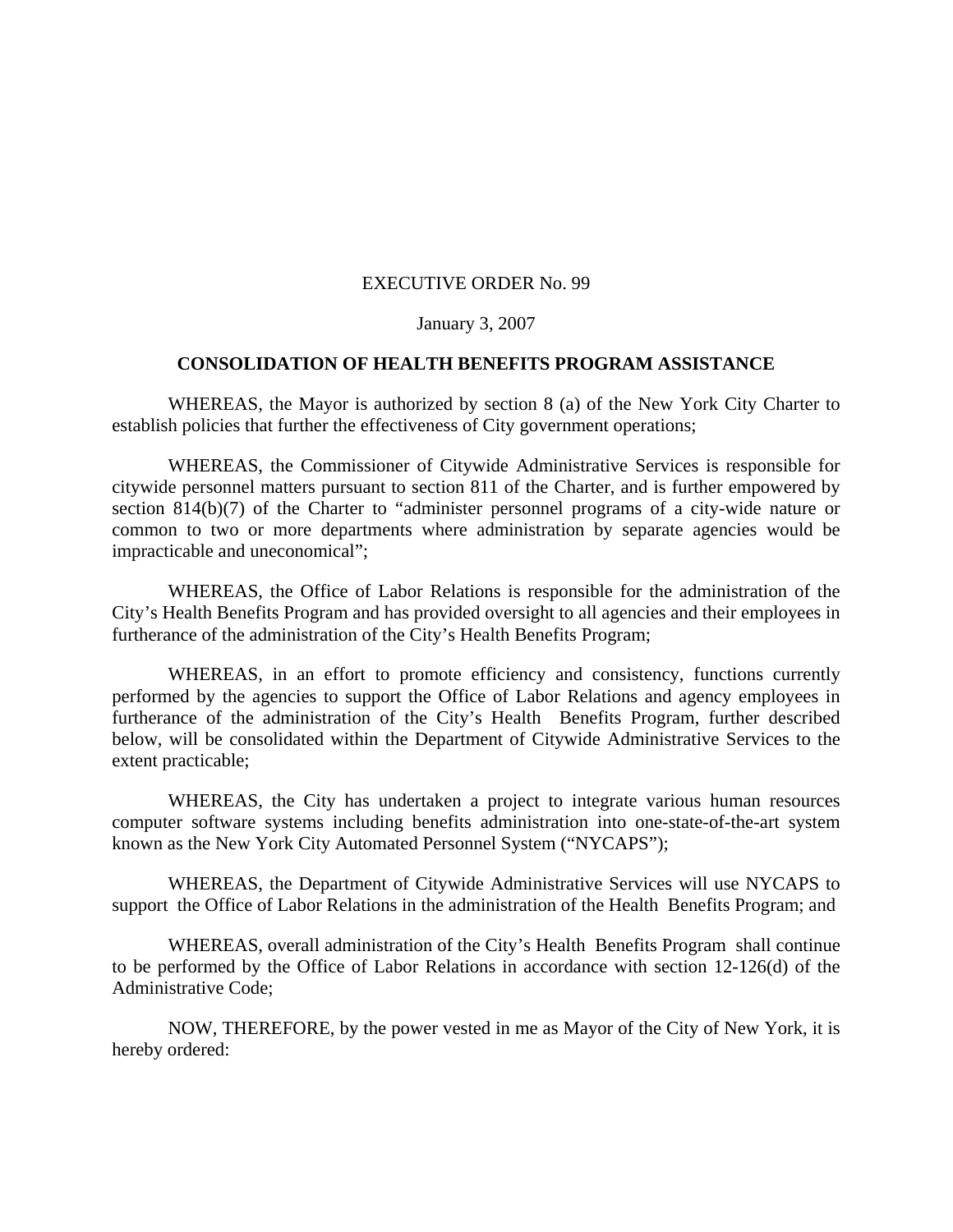Section 1. The function of providing support to agency employees and the Office of Labor Relations in furtherance of the administration of the City's Health Benefits Program shall be transferred to the Department of Citywide Administrative Services from agencies specified by section 2 of this Order, or from additional agencies in accordance with section 4 of this Order, on dates specified by or in accordance with this Order. Further, such department may also perform duties for other agencies related to providing such support without the formal transfer of personnel in accordance with section 5 of this Order. The function to be transferred, or duties to be performed, shall be implemented in accordance with all applicable requirements of the Office of Labor Relations for the City's Health Benefits Program and shall include:

- a. providing employees with assistance (including oral and written assistance) concerning health benefits programs;
- b. processing employee health benefit elections and changes with regard to new hires, open enrollment, leaves of absence, family members and similar matters that may affect coverage;
- c. working in conjunction with the Office of Labor Relations and agencies to resolve issues related to employee health benefit coverage including ensuring accuracy of data; and
- d. functions or duties ancillary to the functions or duties specified in this section, including directly supervising such functions or duties.

§2. Effective February 18, 2007, or as soon as practicable thereafter, the function described in section 1 of this Order shall be transferred to the Department of Citywide Administrative Services from the following agencies: the Department of Buildings; the Department of Finance; the Department of Health and Mental Hygiene; the Department of Homeless Services; and the Department of Information Technology and Telecommunications.

§3. The Department of Citywide Administrative Services and the agencies specified in section 2 of this Order shall take all steps necessary, consistent with applicable law, to implement this Order, including ensuring the transfer, pursuant to section 70(2) of the Civil Service Law, of employees substantially engaged in the performance of the function described in section 1 of this Order. Employees who are subject to pending disciplinary charges on the date of the functional transfer, or against whom a disciplinary penalty has been assessed but not yet served or paid on or prior to such date, shall be retained in the employment of the agency until the resolution of the adjudicative or administrative proceedings and until any outstanding disciplinary penalty has been served or paid.

§4. In accordance with sections 811 and 814(b)(7) of the Charter, the Commissioner may exercise authority to direct transfers of the function of providing support to agency employees and the Office of Labor Relations in furtherance of the administration of the City's Health Benefits Program, as described in section 1 of this Order. Such transfers shall be in addition to those specified in section 2 of this Order and shall be consistent with section 70(2) of the Civil Service Law, where such provision is applicable. Such transfers shall include arrangements for employees subject to pending disciplinary charges consistent with section 3 of this Order.